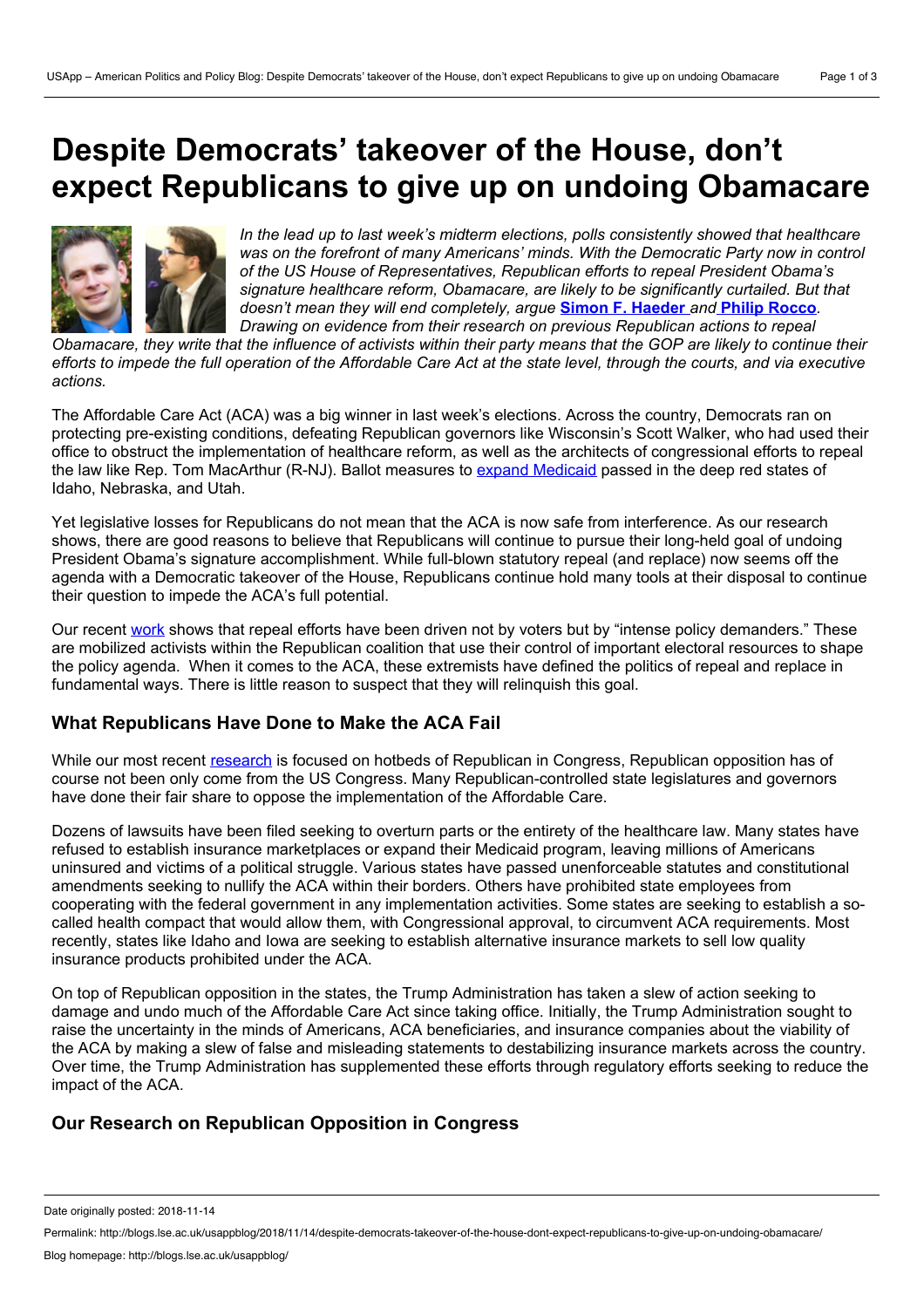Our [research](https://read.dukeupress.edu/jhppl/article-abstract/43/2/271/133583) focuses on the actions taken by Republicans in the US Congress in opposition to the Affordable Care Act, which has seen little scholarly attention so far.

We argue that much of the persistence of Republican resistance in Congress more than eight years after the passage of the ACA can be attributed to intense policy demanders. These ideological extremists like the Kochfunded Americans for Prosperity seek to use resources at their disposal like campaign contributions to support like minded individuals in their quest for political office in return for loyalty commitments to their favored causes. And indeed, it was these intense policy demanders that defined the boundaries of the retrenchment agenda during the early implementation of the ACA and beyond.



*Credit: NOBama NoMas [CC [BY-SA](https://creativecommons.org/licenses/by-sa/2.0) 2.0], via [Wikimedia](https://commons.wikimedia.org/wiki/File:Repeal_ObamaCare_(4527428186).jpg) Commons*

The first part of our analysis looks at the introduction of bills seeking to overturn all or part of the ACA. Our findings show that contributions by businesses are the most important driver of bill introductions seeking to undo the ACA. This particularly holds for the introduction of bills seeking the outright repeal of many or all of the ACA provisions. Not surprisingly, the most conservative Members of the House were also the ones seeking to undo the ACA.

The second part of our analysis looked at the votes of Members of the House of Representatives on the first major repeal effort under the Trump Administration, the American Health Care Act (AHCA).

In its initial form, the AHCA proved decidedly too liberal for groups like the Heritage Foundation and the Koch-funded Americans for Prosperity, terming it "Obamacare Lite." Not surprisingly, in a whip count taking days before an expected vote, the group closest to AFP and Heritage, the Freedom Caucus, refused to support the bill pushed by Speaker Paul Ryan. Indeed, membership in the Freedom Caucus proved the overwhelming predictor of Republican opposition to the AHCA.

Seeking to salvage their repeal-and-replace efforts, Republicans were able to negotiate an agreement that sought to bring that vast majority of Congressional Republicans on board, the so-called MacArthur amendment. The amendment allowed states to opt out of almost all the requirements of the ACA. As a result, virtually all Republicans in the House of Representatives eventually voted for the bill.

That House conservatives ran the table on the AHCA should be instructive given the results of last week's elections. By and large, Democrats' wins last week wiped out moderates while the [conservatives](https://thehill.com/homenews/house/415922-dem-wins-leave-behind-a-more-conservative-gop-conference) who pushed a more hardline version of 'repeal and replace' largely remain in office. While they may not be able to push their preferred legislation out of the House, it is doubtful that their positions on the ACA will changes substantially.

## **What Our Research Indicates for the Future of the ACA**

Date originally posted: 2018-11-14

Permalink: http://blogs.lse.ac.uk/usappblog/2018/11/14/despite-democrats-takeover-of-the-house-dont-expect-republicans-to-give-up-on-undoing-obamacare/